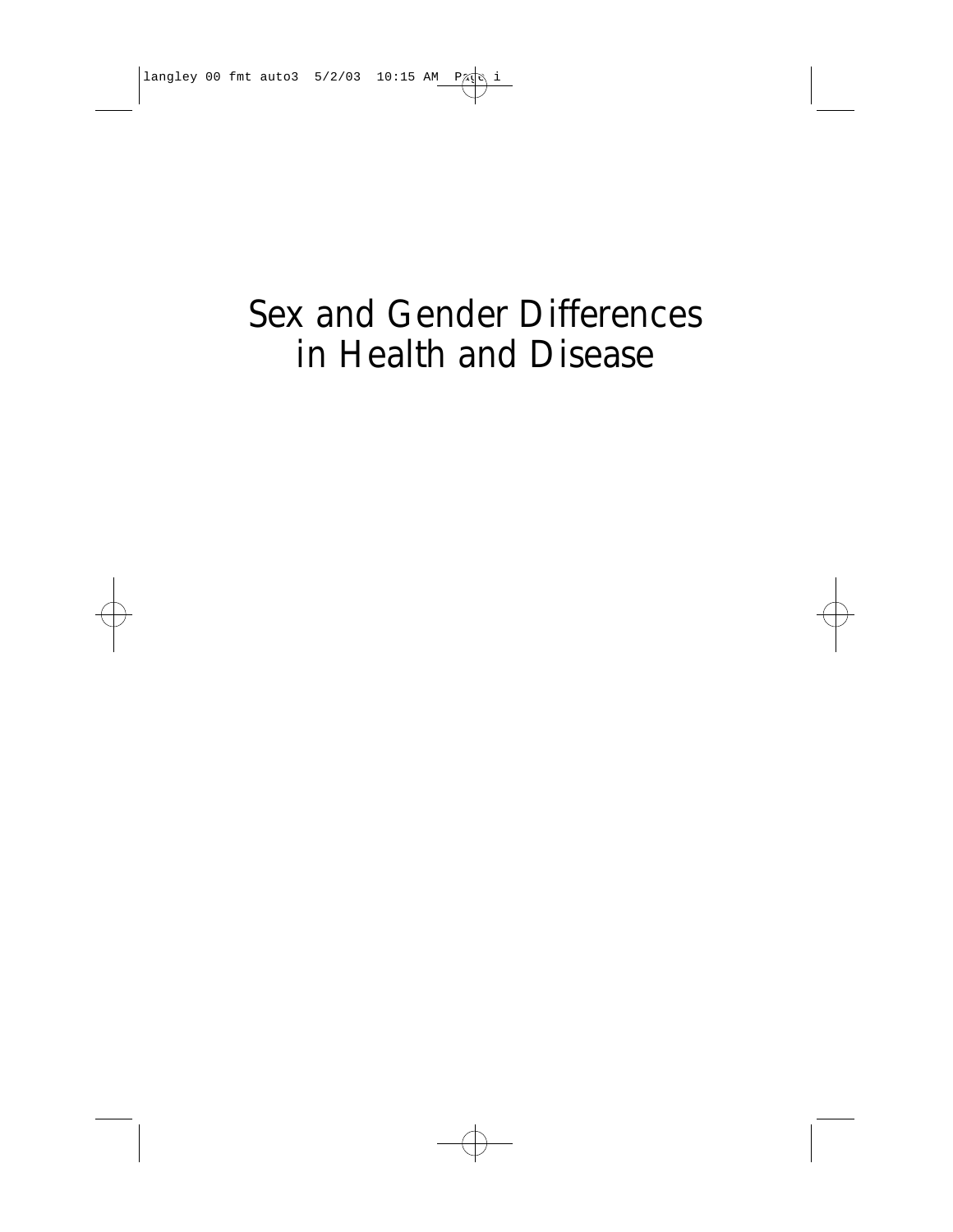| langley 00 fmt auto3  $5/2/03$  10:15 AM  $P(A \cap B)$  11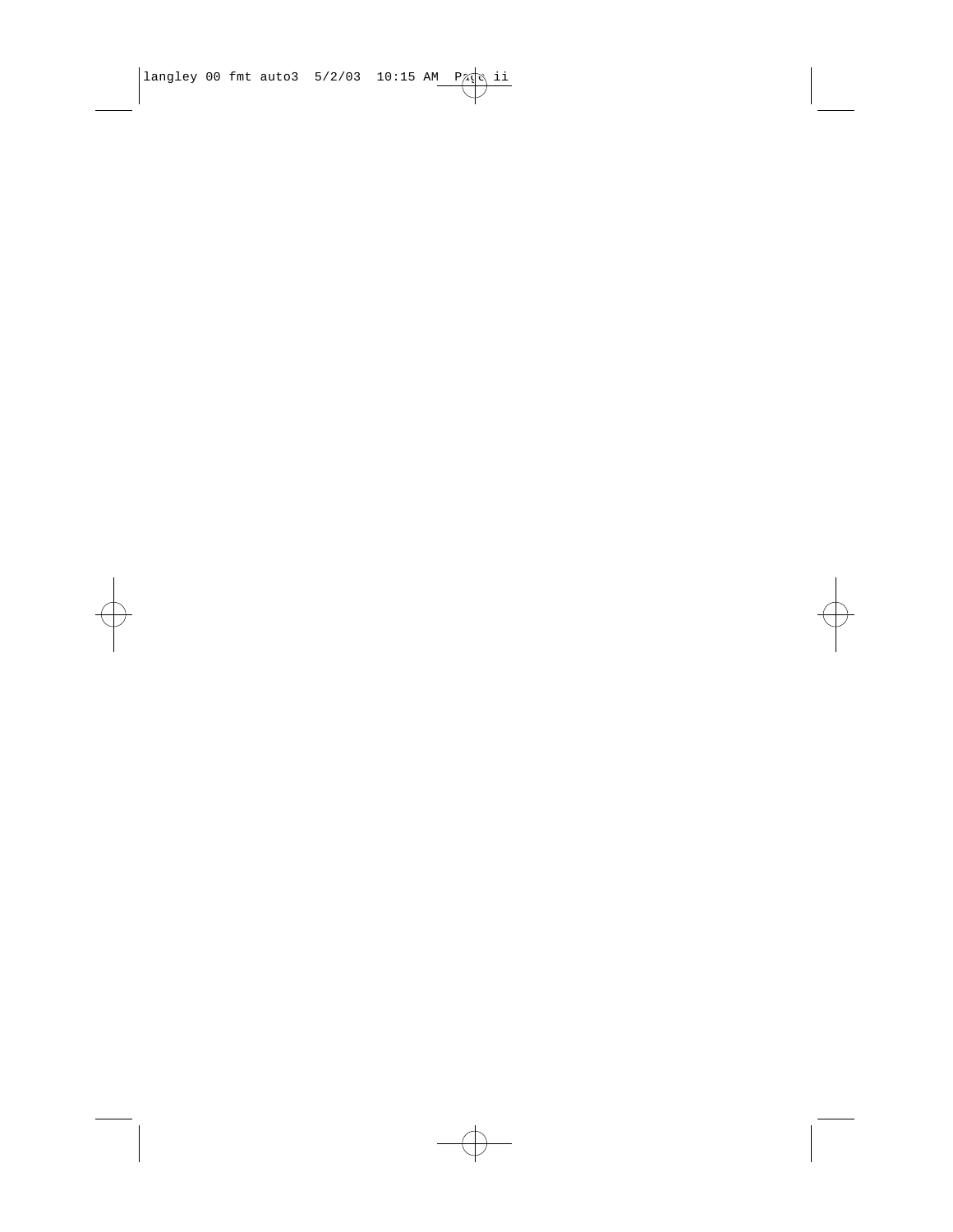# Sex and Gender Differences in Health and Disease

**Ricky L. Langley, MD, MPH**

Carolina Academic Press Durham, North Carolina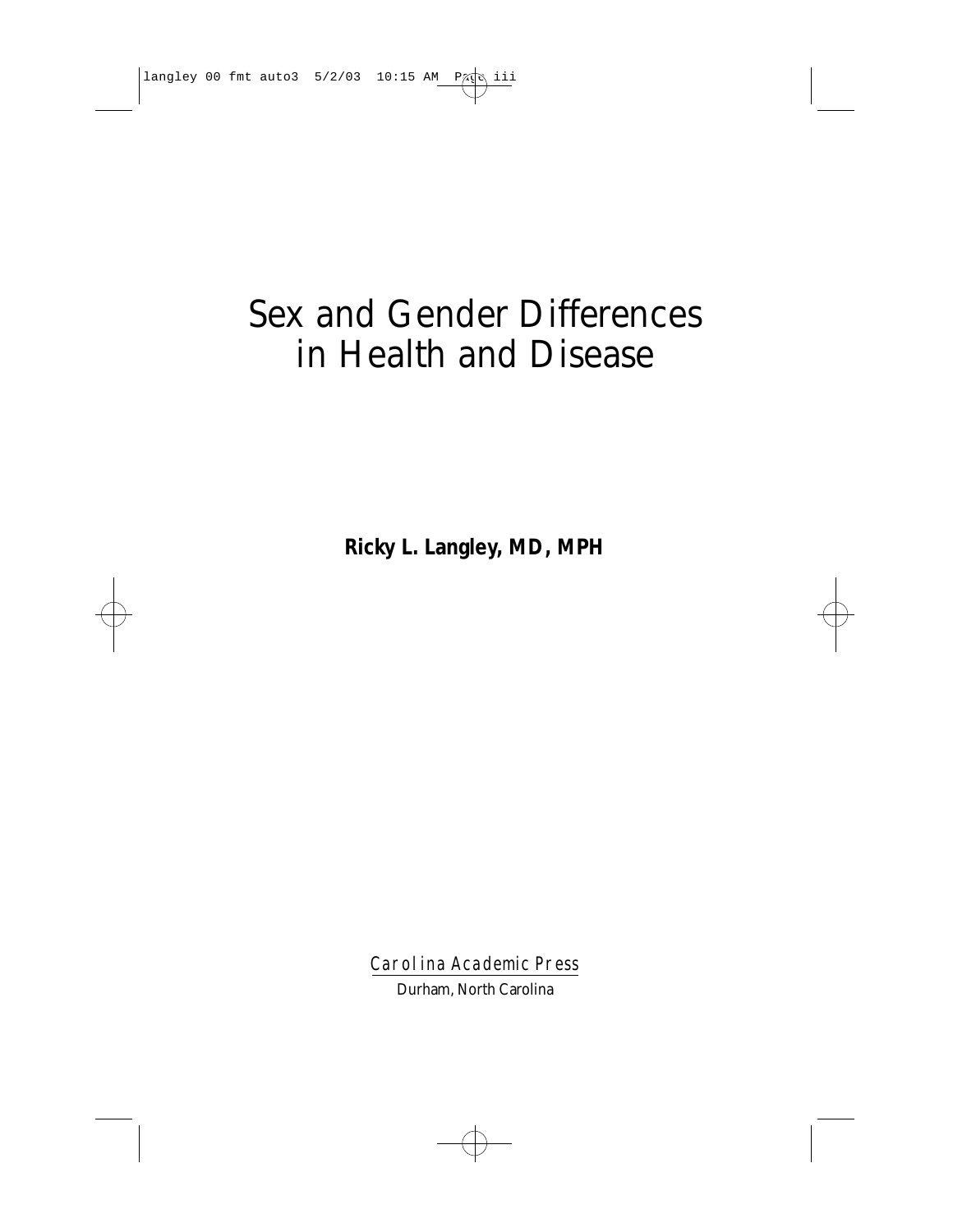langley 00 fmt auto3 5/2/03 10:15 AM  $P/4$ e iv

Copyright © 2003 Ricky L. Langley All Rights Reserved

ISBN 0-89089-471-X **LCCN** 

Carolina Academic Press

700 Kent Street Durham, North Carolina 27701 Telephone (919) 489-7486 Fax (919)493-5668 www.cap-press.com

Printed in the United States of America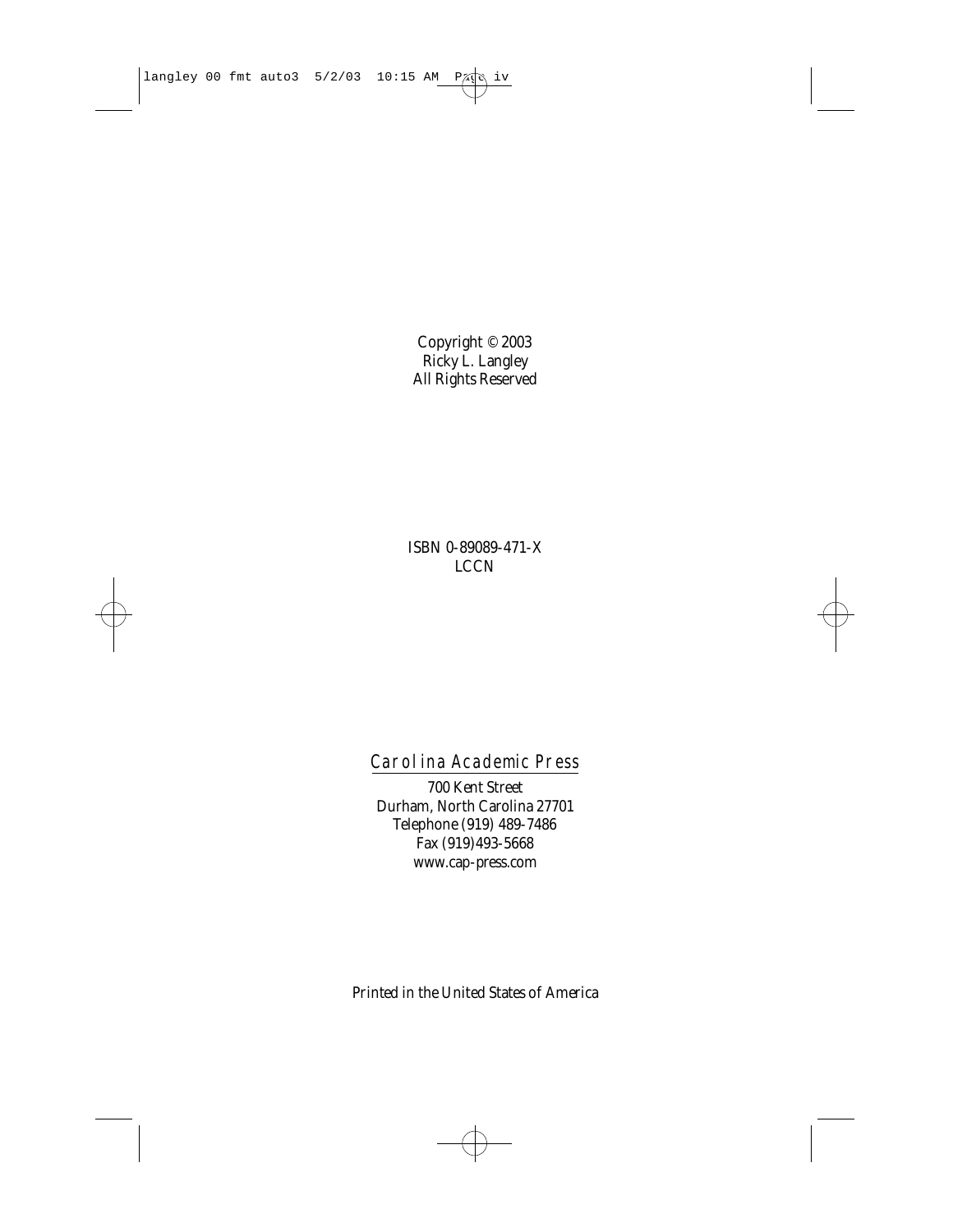# **Contents**

| Preface                             | vii |
|-------------------------------------|-----|
| Introduction                        | ix  |
| Dermatology                         | 3   |
| Neurology                           | 37  |
| Cardiology                          | 63  |
| Pulmonology                         | 101 |
| Endocrinology/Metabolism            | 115 |
| Nephrology/Urology                  | 135 |
| Allergy/Immunology                  | 151 |
| Hematology/Oncology                 | 157 |
| Gastroenterology                    | 173 |
| Orthopedics/Rheumatology            | 195 |
| <b>Reproductive Health</b>          | 227 |
| <b>Infectious Diseases</b>          | 237 |
| Ophthalmology                       | 251 |
| Otolaryngology                      | 261 |
| <b>Dental Health</b>                | 271 |
| Psychiatry                          | 277 |
| Behavioral and Psychological Health | 295 |
| Pharmacology/Toxicology             | 305 |
| Other/Miscellaneous                 | 321 |
| References                          | 329 |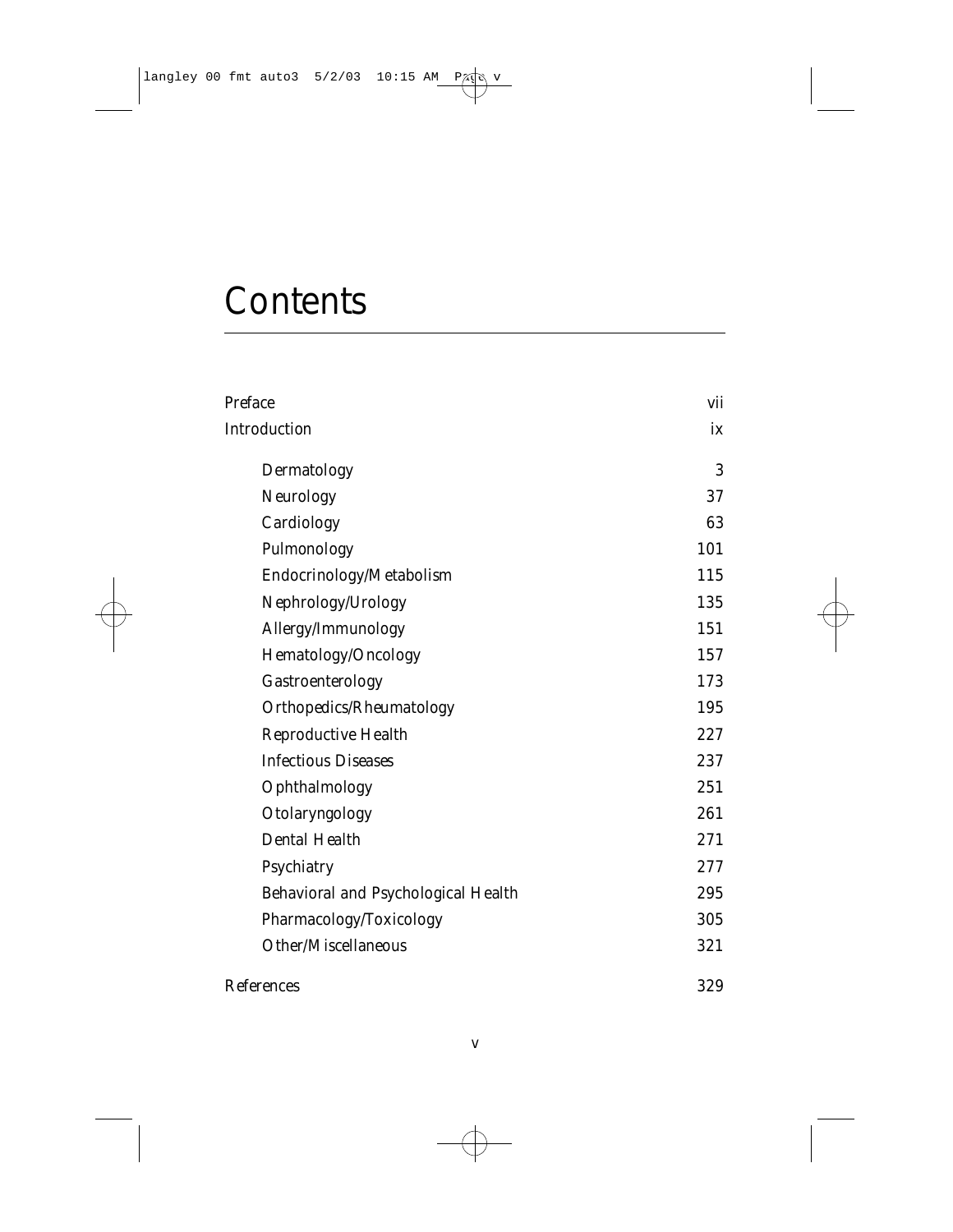| langley 00 fmt auto3 5/2/03 10:15 AM  $\frac{P}{4}$  vi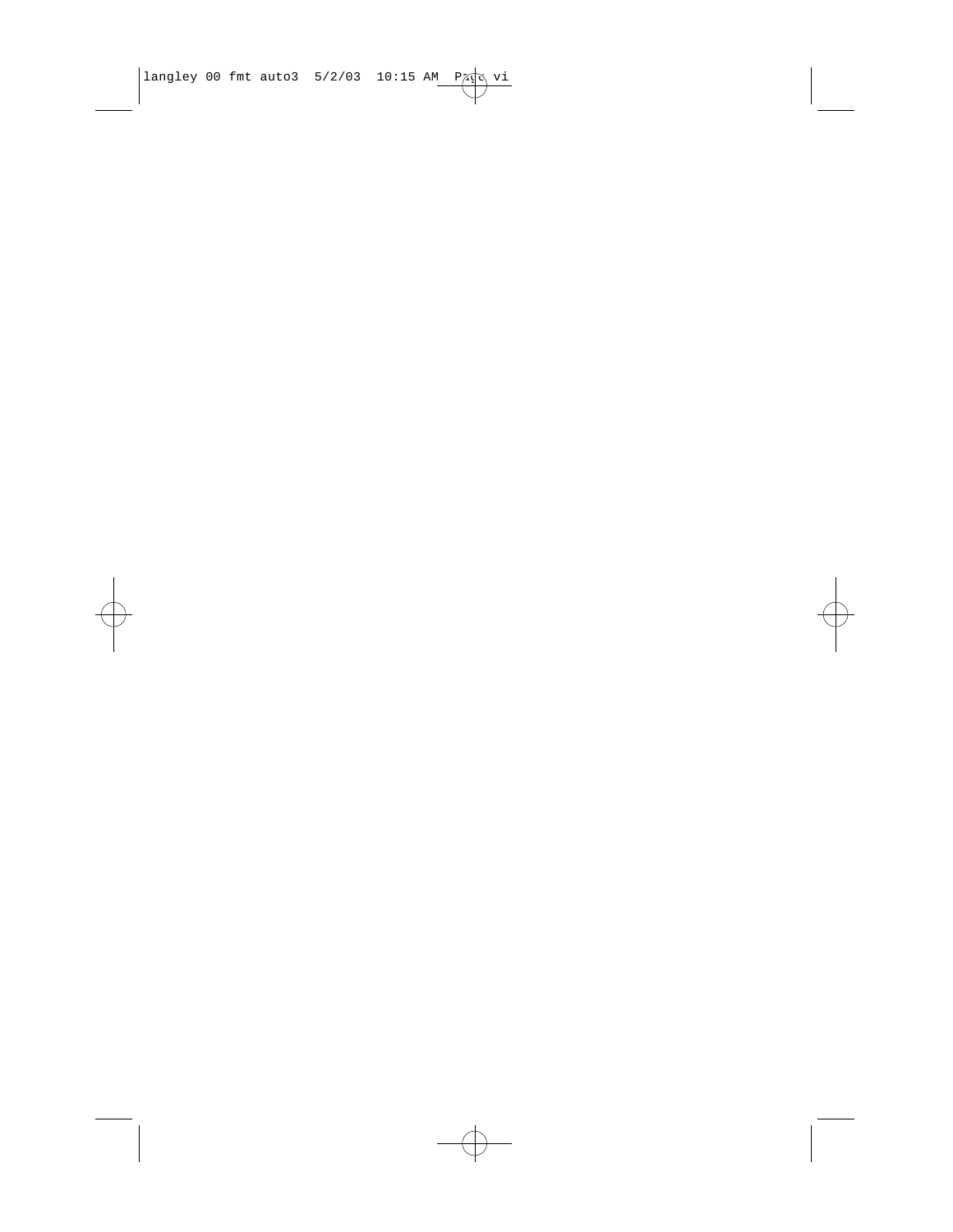## Preface

Are there differences in health and diseases between males and females? Obviously there are some physical differences, primarily in the reproductive organs, that distinguish males from females. But are the other organs anatomically and functionally the same in males and females? Do diseases manifest the same? Are medications equally efficacious? Do side effects from medications differ? Do hormones play any role in how diseases manifest in men versus women? Are some diseases (besides those of the reproductive organs) more common in one sex and if so why?

These are just a few questions that this book will attempt to address. This book is arranged by body system. Within each body system, normal anatomical and physiological differences between males and females are presented. Additionally, normal laboratory value differences between males and females are provided.

Differences in disease prevalence or manifestations are discussed by body system. Information is provided on which sex has an higher disease prevalence, the ratio of disease prevalence in males to females when it could be found, and occasionally interesting facts about different manifestations of the disease between the sexes. In certain diseases, the prevalence may be similar, but the disease may manifest differently or be more severe in one sex and this is also noted.

This book also includes a section on pharmacological and toxicological differences on how the sexes respond to medications or environmental agents. For example, the half-life and clearance of a drug may differ when administered to a male or female. Why does this difference occur? In many cases, it is unknown why, but new research is finding differences in the amounts or types of enzymes in the body which probably accounts for some of this difference.

In the final chapter, miscellaneous topics are presented that do not fit neatly into a specific body system. However, these are differences that have been frequently noted between the sexes.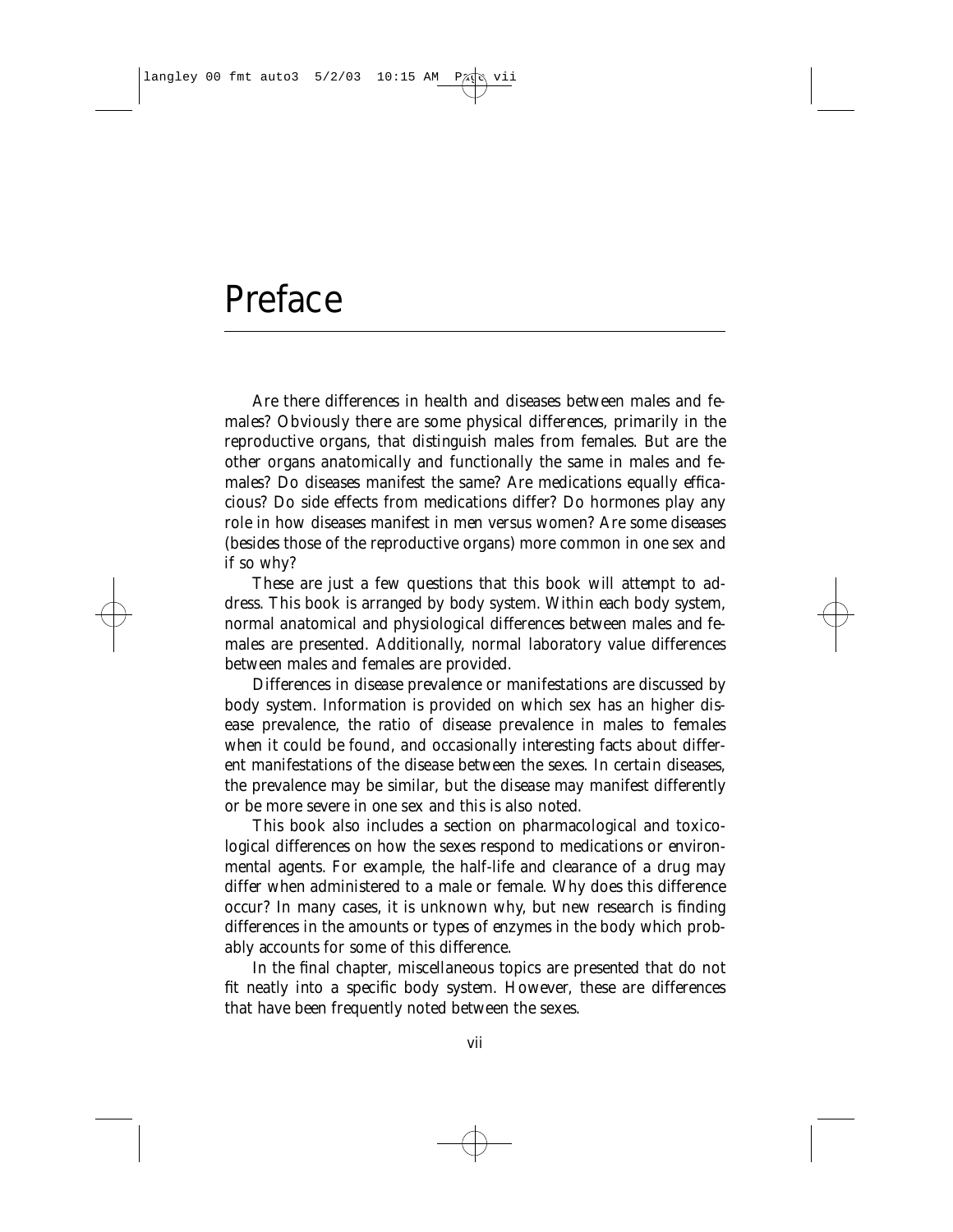#### viii Preface

This book should be of interest to physicians, geneticists, anatomists, physiologists, pharmacologists, epidemiologists, toxicologists and others interested in differences in anatomy, physiology, and disease occurrence between the sexes. It can also be used as a resource for teachers of gender studies courses. Hopefully this book will spark interest and research in finding out why differences between the sexes occur in so many diseases.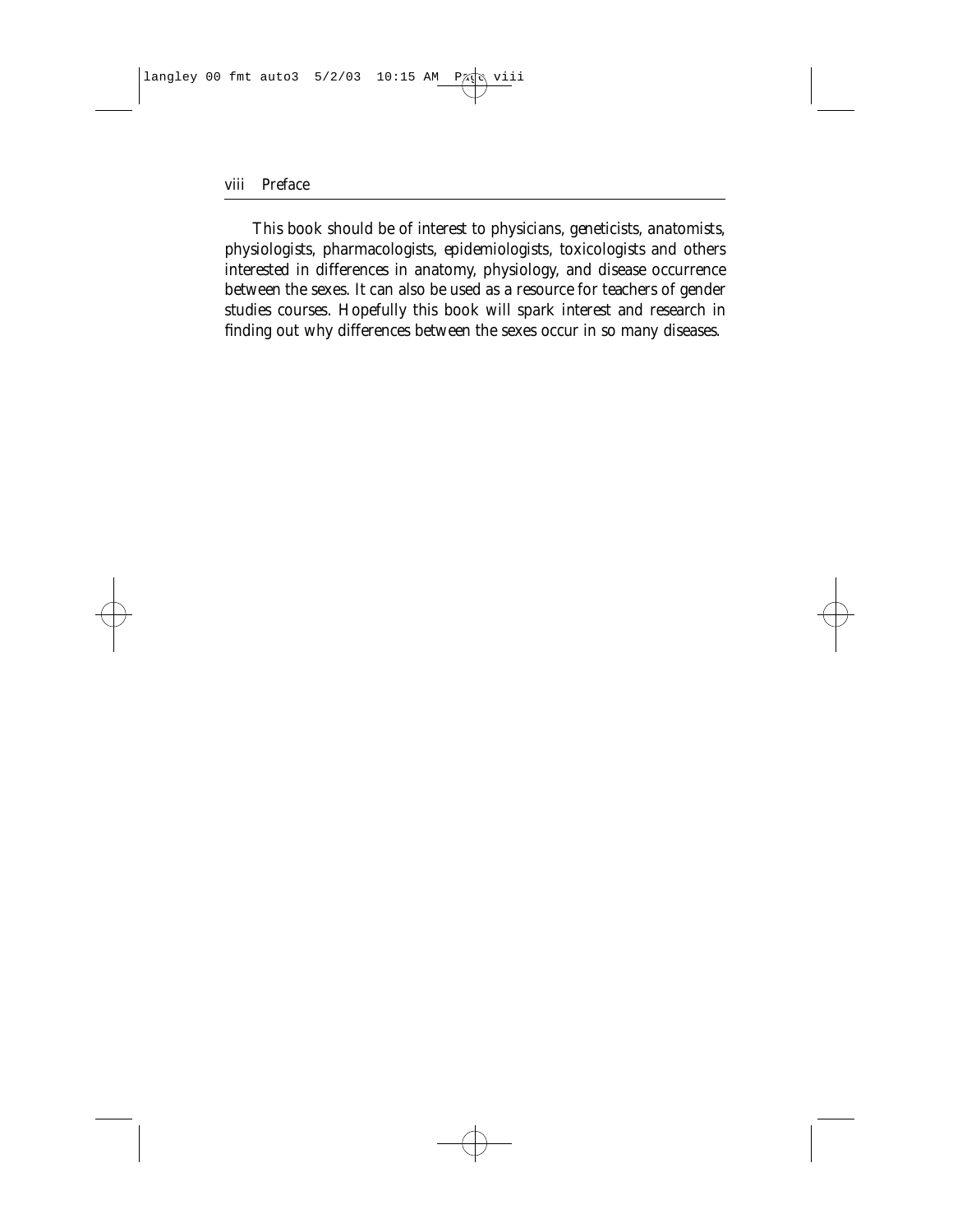## Introduction

## Gender-Based Biology

A new field of interest, gender-based biology, identifies physiological and biological differences between women and men at the subcellular, cellular, tissue, organ, and system level and the effects of pharmaceutical agents on males and females. It is known that women in the United States live on average 7 years longer than men. The average male lifespan today is 74 years, but for females it is 81 years. Why does this difference exist? The average sex ratio at birth is 106 males for every 100 females. Over the last 20–30 years this difference has been decreasing. Is environmental pollution partly responsible? Do male and female fetuses respond differently to these pollutants which may be found in their mother's body? Certain antidepressants appear to be more effective in men versus women. Are there differences in the cytochrome enzyme systems that may explain this? Findings from gender-based biology research may help explain these differences and lead to new treatments for diseases that may vary depending upon one's sex.

## Sex versus Gender

While many scientists use these terms interchangeably, there is a difference in meaning. The normal development of humans depends on the compatibility between sex chromosomes (genetic sex), sex of the gonads, internal and external genitalia formation, somatic body characteristics, and psychic sex. The psychic sex is frequently called gender and consists of gender identity (identification of self as male or female), gender role (the aspects of behavior in which males and females differ from one another in our culture at this time) and sexual orientation (hetero-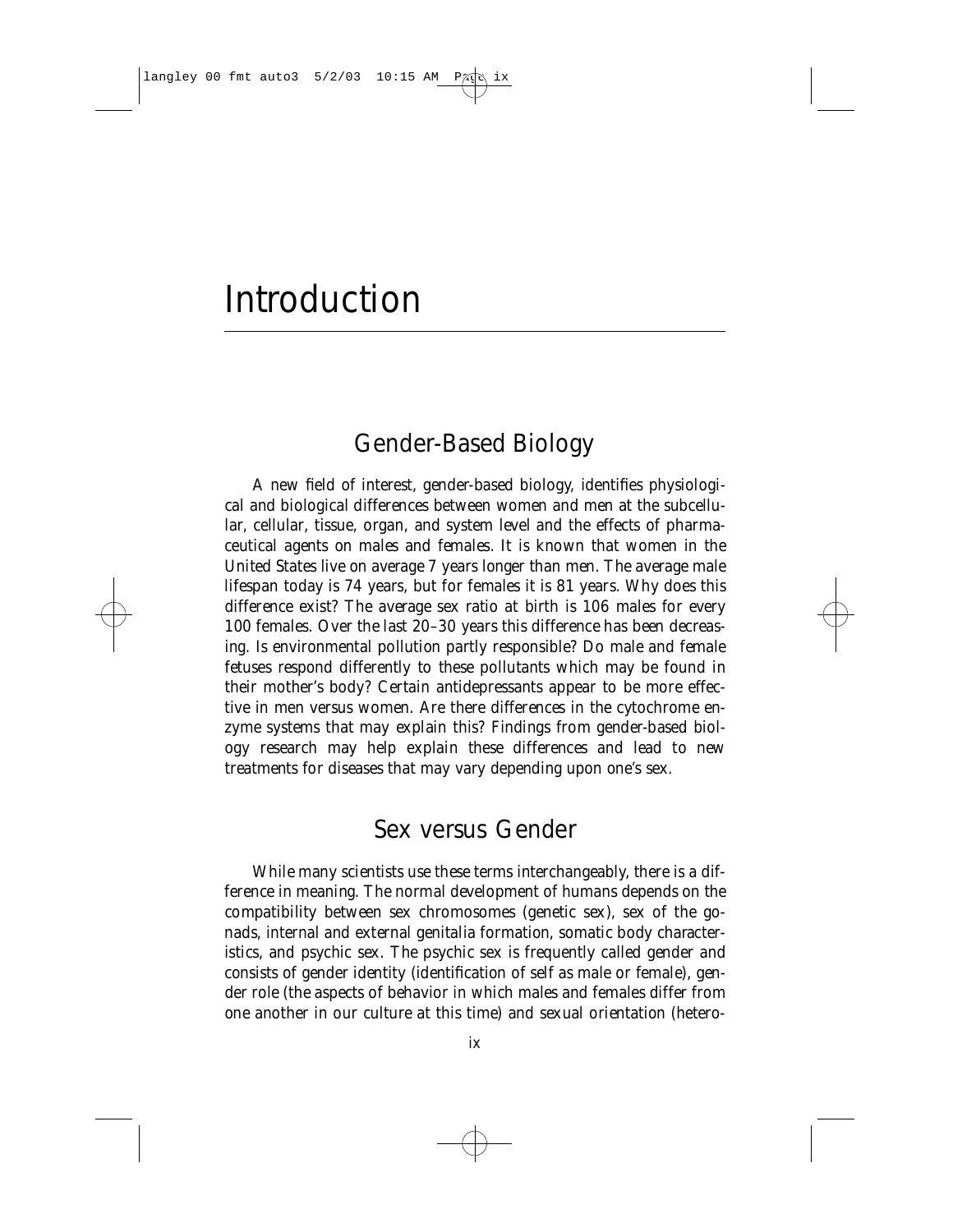#### x Introduction

sexual or homosexual or bisexual) and cognition (sexually dimorphic cognitive abilities). In short, the physical difference is called sex, influenced by genes and biology; the psychological difference is called gender, in which environment, cultural, and psychosocial factors have a prominent role.

## Sex and Gender Differences in Illness/Injury

Studies have shown that women experience more illnesses than men, despite the fact that they live on average several years longer than men. Why does this difference exist? Is it all biological or are there other possible explanations? Women also respond to illness differently and use more health services than men. A difference in the pattern of symptom reporting exists between men and women in many surveys. This difference may indicate that women have more symptoms; women recognize symptoms more readily because they are better informed about health problems; or women may be more likely to acknowledge and report their problems. Women's experiences of menstruation, pregnancy and childbirth, and menopause cause them to think more about their bodies, their bodily sensations, and their health in ways often different from men. This may partially explain the greater frequency of visits to medical practitioners.

Researchers, including biologists, sociologists, and ant h ropologists, have attempted to explain some of the reasons why differences in illness occur. Sociological explanations often focus on life style differences. For example, females may be treated as the weaker sex in some countries and their medical concerns may be downplayed or ignored. Limited financial resources may limit access to health care facilities. Women's role as the primary care giver of the children may have both positive and negative impacts on her health. If the woman stays at home to raise her family, she may have less exposure to occupational hazards such as chemicals in the workplace. On the other hand, she may have higher exposure to household indoor air pollutants. She may also have less contact with people with whom she may be able to vent her worries and frustrations.

Differences in behaviors may also play a role in differences in p revalence of disease. Males tend to be risk takers, smokers, and con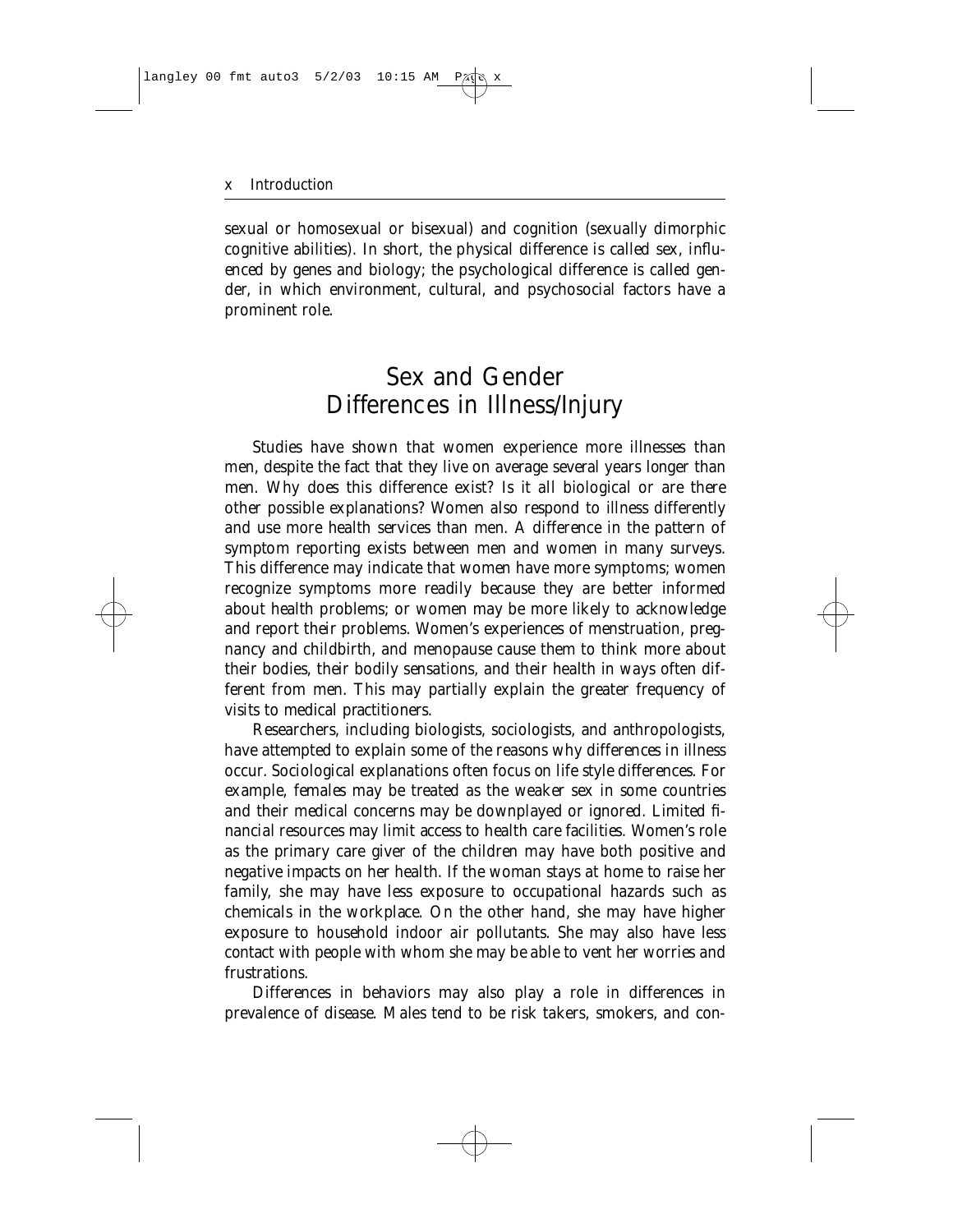sume alcohol more heavily than women. Men tend to be more reluctant to embrace prevention strategies. This has contributed to the spread of AIDS and other sexually transmitted diseases. Dietary differences, with women consuming less protein and calcium, may contribute to anemia and increased osteoporosis risk in females.

Occupational and recreational preferences often vary between men and women. Males are frequently involved in more outdoor activities that may increase their risk of exposure to vectors that transmit infectious agents. Males also tend to be involved in recreational activities that increase their risk of traumatic injuries such as football and bull riding.

Besides these social and lifestyle issues, that may affect one's risk of illness or injury, there are also genetic factors that may determine the risk of disease. Scientists know that autistic diseases are sex-linked and are likely to appear more in one sex (usually male). This will be discussed further below.

Technological and medical advances may have an impact on the outcome of disease treatment between the sexes. For years, females were excluded from drug trials, partly due to the fear of adverse fetal outcomes if the female would happen to become pregnant while on an investigational drug. It was often assumed (occasionally incorrectly) that females would respond to the drug the same as males. However, females today are now more likely to be included in drug trials and the results of these trials may show that females react similarly or differently to a drug. Likewise, some surgical treatments may be more technically difficult on females due to smaller organ or blood vessel size. This may cause more surgical complications and lead to increased morbidity or mortality rates in females. As surgical techniques improve, one may note the complication rate differences between the sexes to lessen.

### Genetic Disorders

Genetic disorders fall into one of these categories: Chromosomal disorders; Mendelian or simple inherited disorders; and multifactorial disorders. Chromosomal disorders involve abnormal arrangement, deletion, or addition of chromosomal material. Mendelian disorders are due to mutation in a gene. Mendelian disorders display patterns of inheritance that involve the autosomes or sex chromosomes (X and Y), and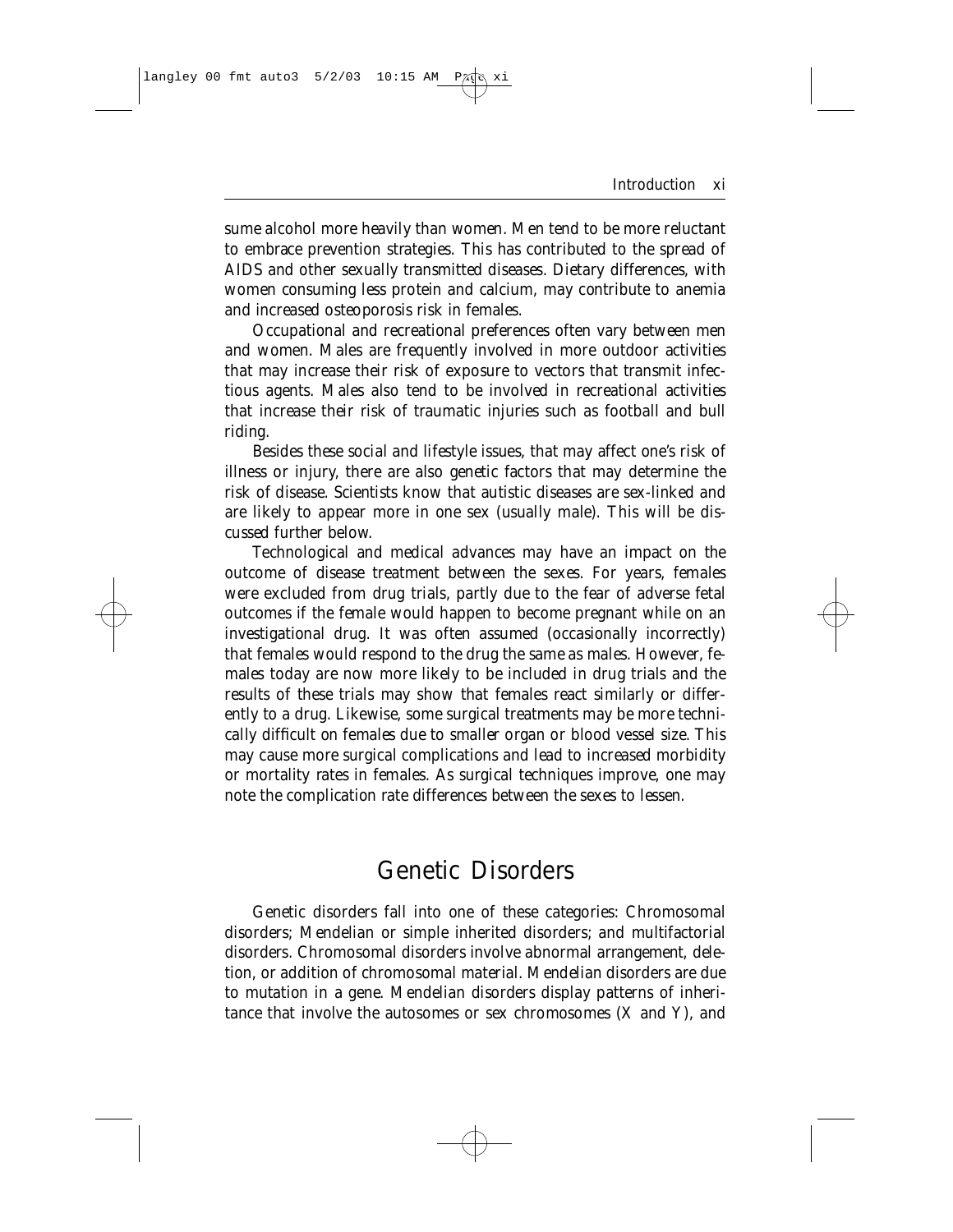#### xii Introduction

are classified as dominant or recessive modes of inheritance. Most common disorders such as hypertension and heart disease are multifactorial in etiology. As the name implies, multifactorial disorders are caused by interaction of multiple genes and multiple exogenous factors.

As this book is concerned with sex differences, X-linked chromosome disorders are of concern. There are at least 350 X-linked genetic disorders known, the majority of which are recessive. X-linked recessive disorders affect males, whereas female carriers are usually spared. This is due in part to random inactivation of one of the two  $X$ -chromosomes in all female somatic cells. Thus, in female carriers of an X-linked mutation, on average 50% of the cells have the normal allele on the active  $X$ chromosome. These functionally normal cells are usually sufficient to avoid or markedly lessen the clinical effects of an X-linked disorder in females.

How does X-linked recessive inheritance work? Usually the female sex chromosomes of an unaffected carrier mother have one faulty gene and one normal gene. The father has normal genes on the  $X$  and  $Y$  chromosomes. The resulting risk of developing the disorder in the male and female offspring are as follows: For males, there is a  $50\%$  risk of the disorder and 50% chance of being normal. For females, there is a 50% risk of being a carrier like the mother and a 50% chance of being normal.

| Parent           | Carrier mother<br>Xx |          | Normal father<br>$X_{V}$ |               |
|------------------|----------------------|----------|--------------------------|---------------|
|                  |                      |          |                          |               |
| <b>Offspring</b> | $X_{X}$              | XV       | XX                       | Xy            |
|                  | Carrier              | Disorder |                          | Normal Normal |
|                  | female               | male     | female                   | male          |

If the male is affected and marries a normal female, then all of the female children are carriers, but the male children are normal.

| Parent           | Normal female<br>ХX |                   | Disorder male<br>XV |                |
|------------------|---------------------|-------------------|---------------------|----------------|
|                  |                     |                   |                     |                |
| <b>Offspring</b> | $X_{X}$             | $X_{X}$           | $X_V$               | $X_V$          |
|                  | Carrier<br>female   | Carrier<br>female | Normal<br>male      | Normal<br>male |

In X-linked recessive disorders, female children are only affected if an affected male fathers a child of a female carrier.

| Parent | Carrier female | Disorder male |  |
|--------|----------------|---------------|--|
|        | $X_{X}$        | XV            |  |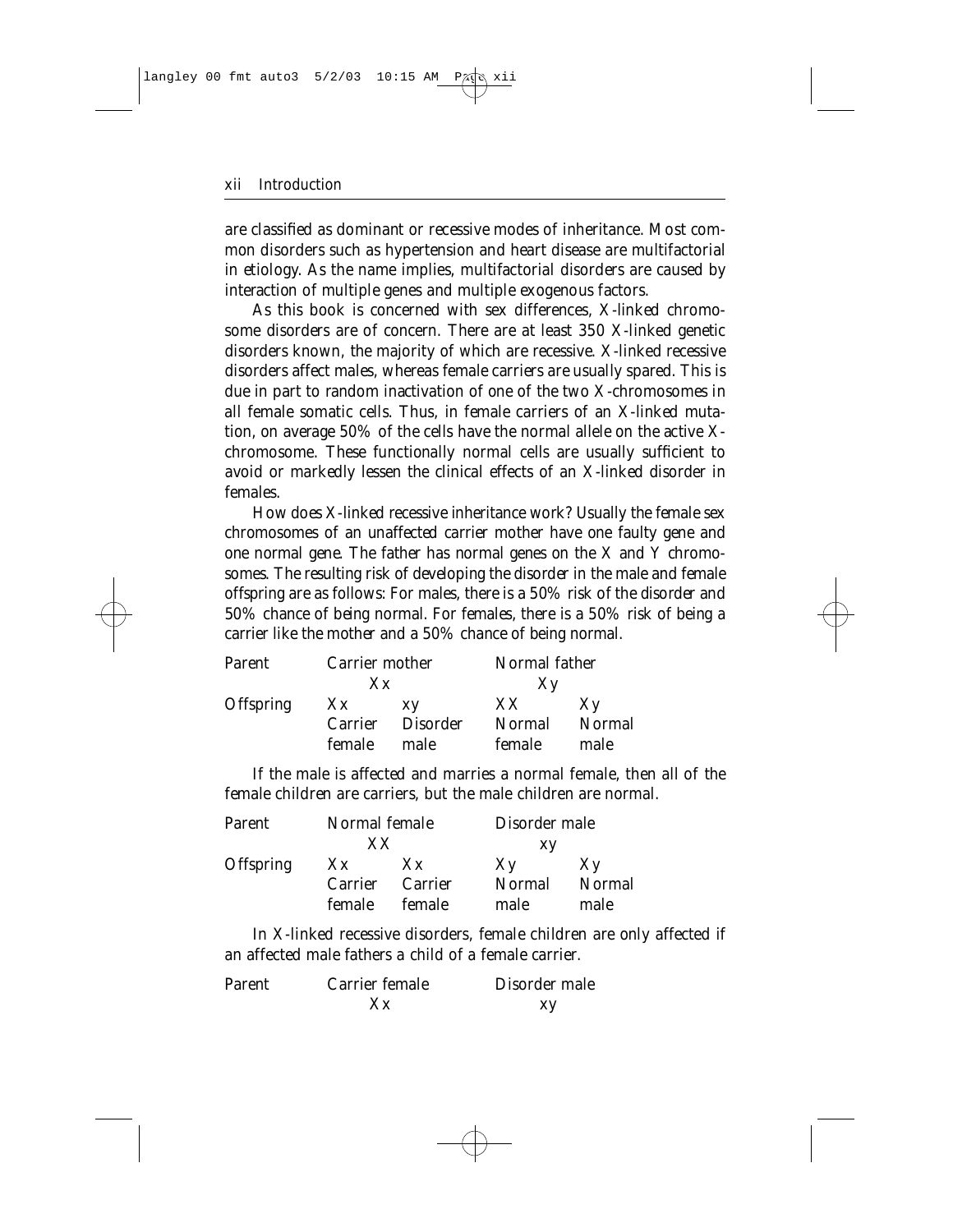| Offspring | $X_{X}$       | XX               | Xy              | XV   |
|-----------|---------------|------------------|-----------------|------|
|           |               | Carrier Disorder | Normal Disorder |      |
|           | female female |                  | male            | male |

Dominant X-linked disorders are rare. Affected mothers transmit to one half her sons and one half her daughters. Affected fathers transmit to all daughters and no sons. The disorder tends to be less severe in heterozygous affected females than the hemizygous affected males. In some X-linked dominant disorders, there is lethality in the hemizygous male fetus. Characteristics of these dominant X-linked disorders include: The disorder occurs only in females heterozygous for the mutation; affected mothers transmit to one half of her daughters; and increased frequency of abortions occur in affected women, the abortions being of affected male fetuses.

### Non-Genetic Disorders

Many differences in illnesses between males and females may be explained by non-genetic mechanisms. Exposure to various risks often differs between males and females. Males are often more likely to be risk takers, and accidental injuries and deaths are usually more prevalent in males as well as homicides.

The nature of one's work and hobbies also may put one sex or the other at increased risk. For example, hunters, primarily males, are more likely to be exposed to disease carrying insects and thus are more likely to have a higher prevalence of certain insect-transmitted diseases. Females are more likely to perform secretarial work such as typing. This may increase the females' chances of developing carpal tunnel syndrome.

Economic status may also play a role especially in third world countries where females may have jobs that pay substantially less. As a result, the type of food that can be purchased may be of lower quality and the female may be more likely to suffer from nutritional deficiencies. Housing conditions may be poorer and the female may be more likely to be exposed to weather- related problems such as heat or cold stress.

Lifestyle behaviors also may be different between males and females and partially explain some of the difference seen. Males tend to smoke, drink, and use more illicit substances than females. Males are also more likely to have medical disorders related to the abuse of these products.